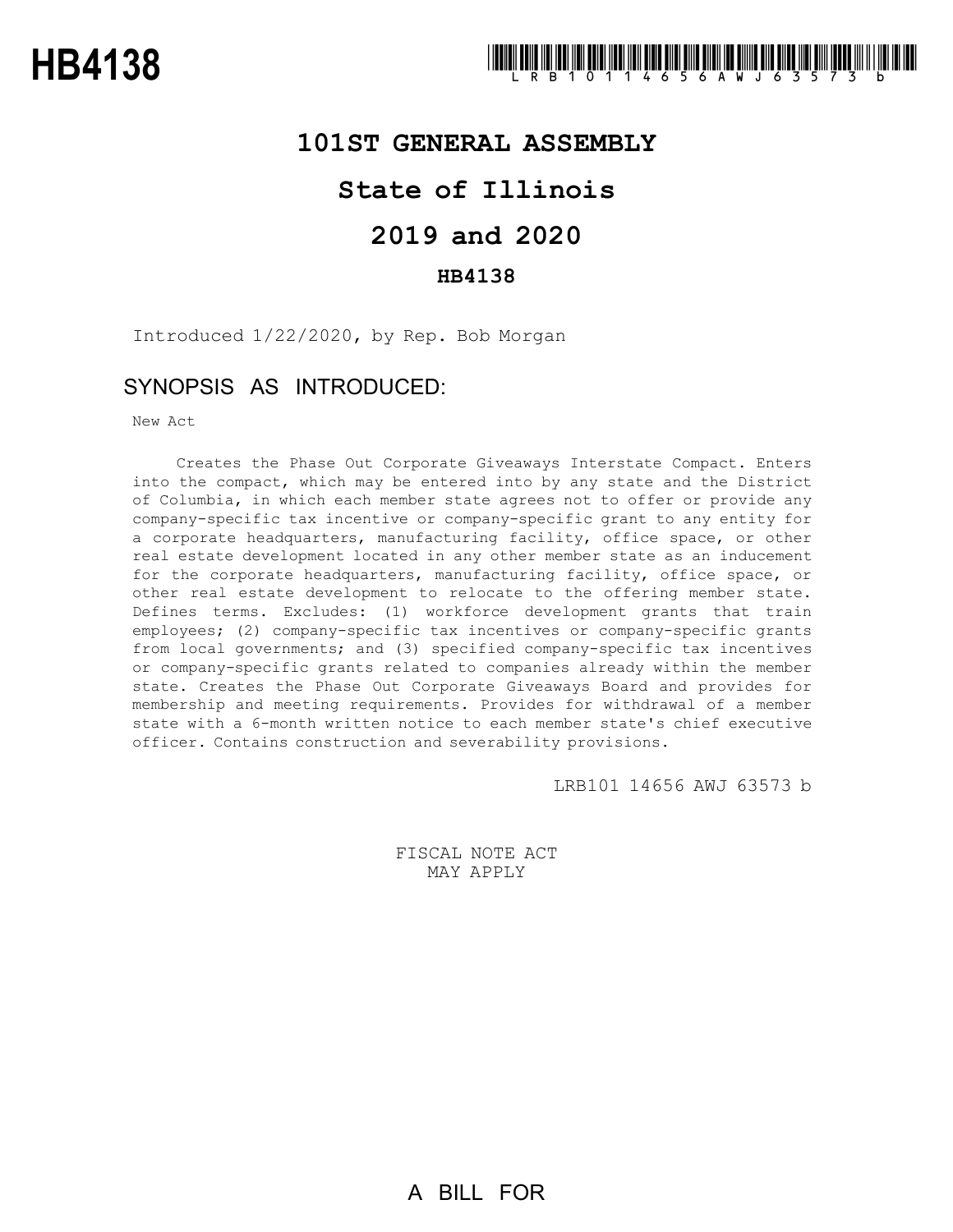1

AN ACT concerning State government.

#### **Be it enacted by the People of the State of Illinois, represented in the General Assembly:** 2 3

Section 1. Short title. This Act may be cited as the Phase Out Corporate Giveaways Act. 4 5

Section 5. Execution of compact. The Phase Out Corporate Giveaways Interstate Compact is hereby enacted into law and entered into with any state or the District of Columbia which legally joins in substantially the following form: 6 7 8 9

"PHASE OUT CORPORATE GIVEAWAYS INTERSTATE COMPACT The contracting states agree that: ARTICLE 1: MEMBERSHIP Any state of the United States and the District of Columbia may become a member state of this compact by enacting this compact. ARTICLE 2: DEFINITIONS As used in this compact: "Corporate giveaway" means any company-specific grant or company-specific tax incentive. "Company-specific grant" means any disbursement of funds via property, cash, or deferred tax liability by the state 10 11 12 13 14 15 16 17 18 19 20 21

government to a particular company. 22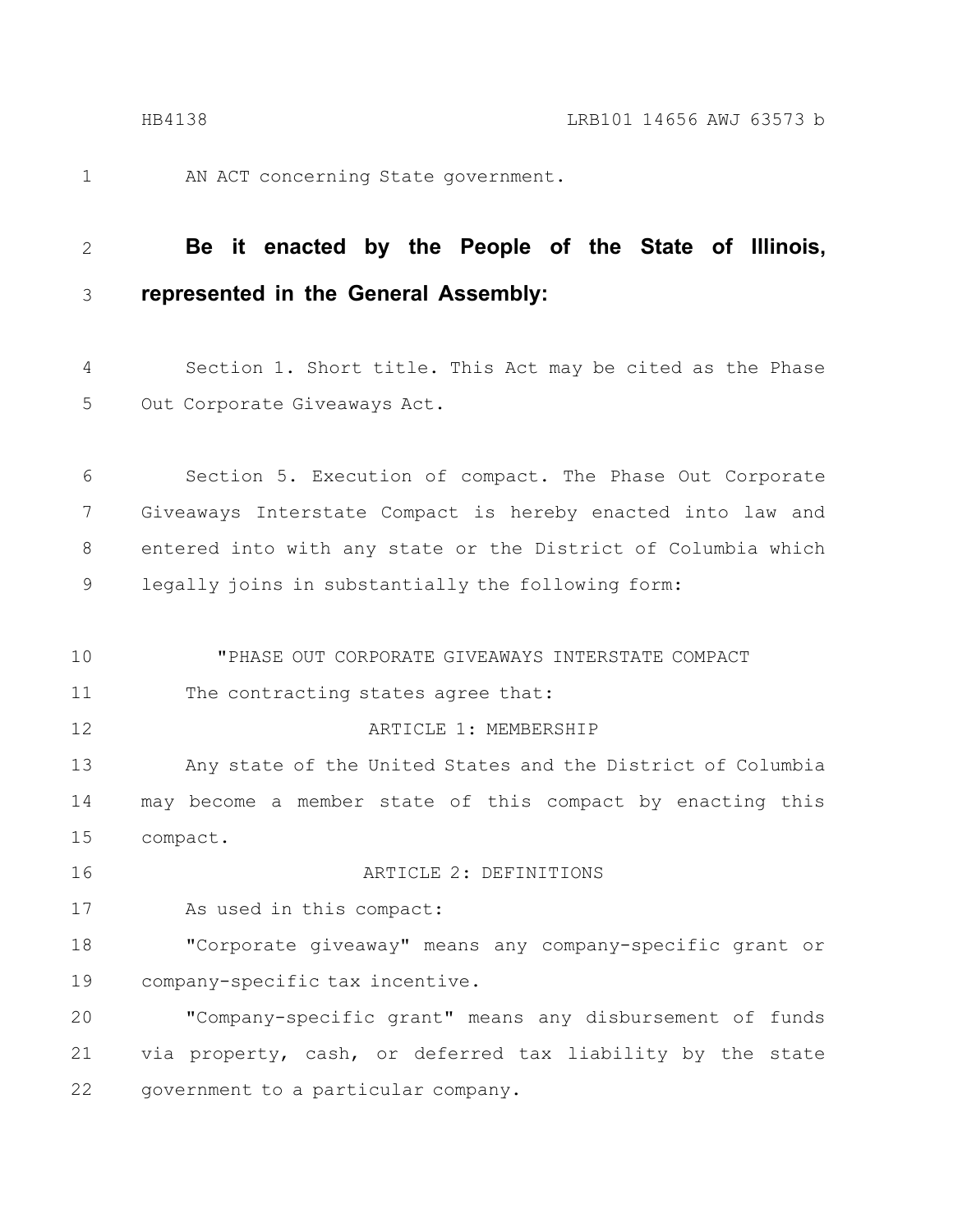"Company-specific tax incentive" means any change in the general tax rate or valuation offered or presented to a specific company that is not available to other similarly-situated companies. "Located in any other member state" means physically located in another member state, whether or not the company has other property in the member state. "Member state" means any state or the District of Columbia that has entered into this compact. ARTICLE 3: FINDINGS The member states find that: (1) corporate giveaways are among the least effective uses of taxpayer dollars to create and maintain jobs; (2) local and state leaders are in a prisoners' dilemma where it is best for all to create a level playing field for all employers without any corporate giveaways, but each level of government has an incentive to subsidize a company, which generates a race to the bottom; (3) governments should attract and retain companies based on general conditions (including, but not limited to, modern infrastructure, an educated workforce, a clean environment, and a favorable tax and regulatory climate) that are not based on a specific grant for a particular company; 1 2 3 4 5 6 7 8 9 10 11 12 13 14 15 16 17 18 19 20 21 22 23 24

(4) corporate giveaways fuel business inequality as only the largest businesses receive the vast majority of 25 26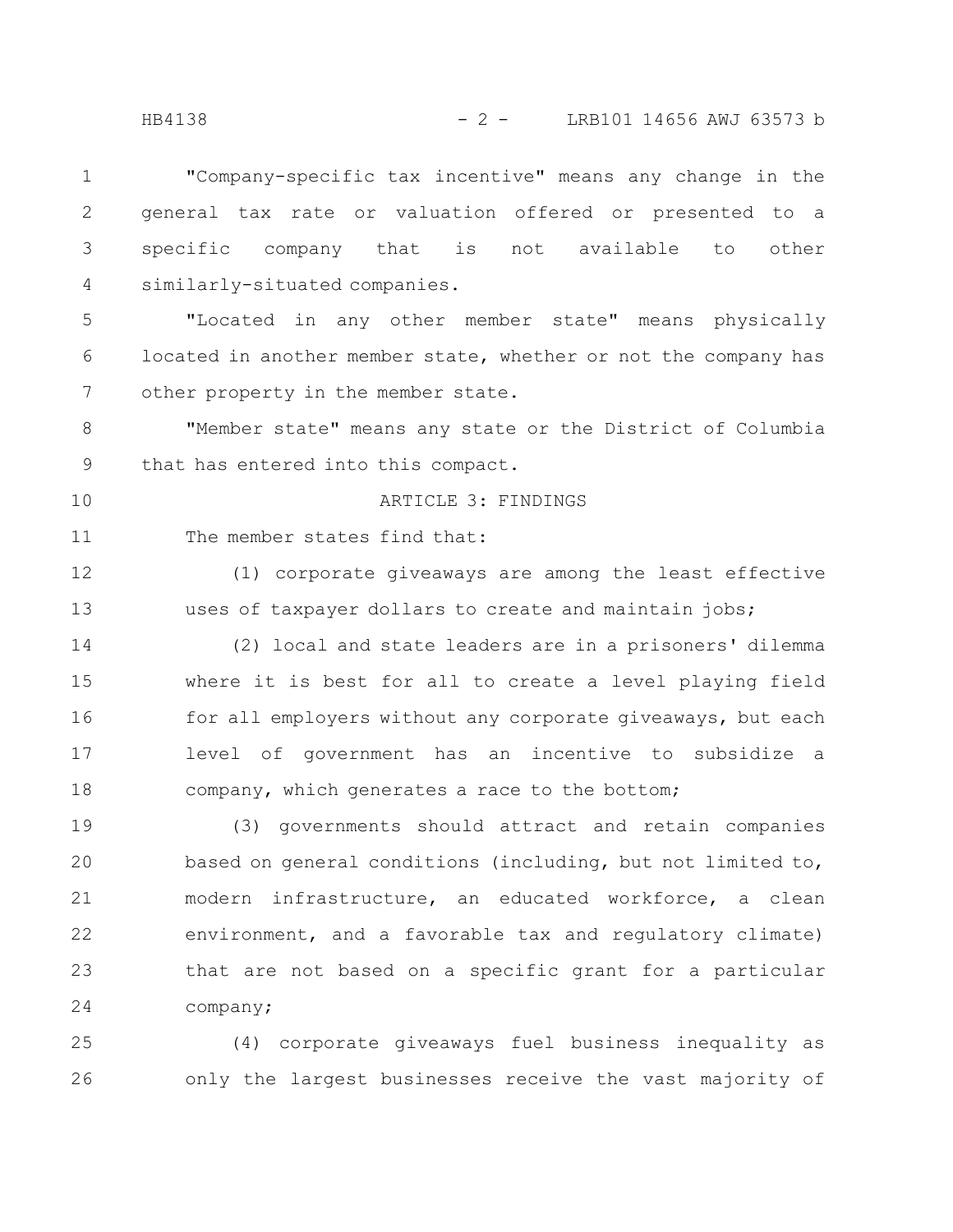HB4138 - 3 - LRB101 14656 AWJ 63573 b

these funds; 1

(5) a reasonable first step in phasing out corporate giveaways is an anti-poaching agreement among state governments prohibiting state company-specific tax incentives and state company-specific grants as an inducement for entities to relocate existing facilities; and 2 3 4 5 6 7

(6) creating a national board of gubernatorial appointees charged with finding consensus around improvements to this compact over time in a phased approach will assist states in escaping from the prisoners' dilemma and implementing a level playing field for all employers. 8 9 10 11 12

ARTICLE 4: POACHING PROHIBITION

Each member state is prohibited from offering or providing any company-specific tax incentive or company-specific grant

to any entity for a corporate headquarters, manufacturing facility, office space, or other real estate development located in any other member state as an inducement for the corporate headquarters, manufacturing facility, office space, or other real estate development to relocate to the offering member state. 16 17 18 19 20 21

13

14

15

### ARTICLE 5: EXCLUSIONS

The following are not subject to this compact: 23

(1) Workforce development grants that train employees (2) Company-specific tax incentives or company-specific grants from local governments. 24 25 26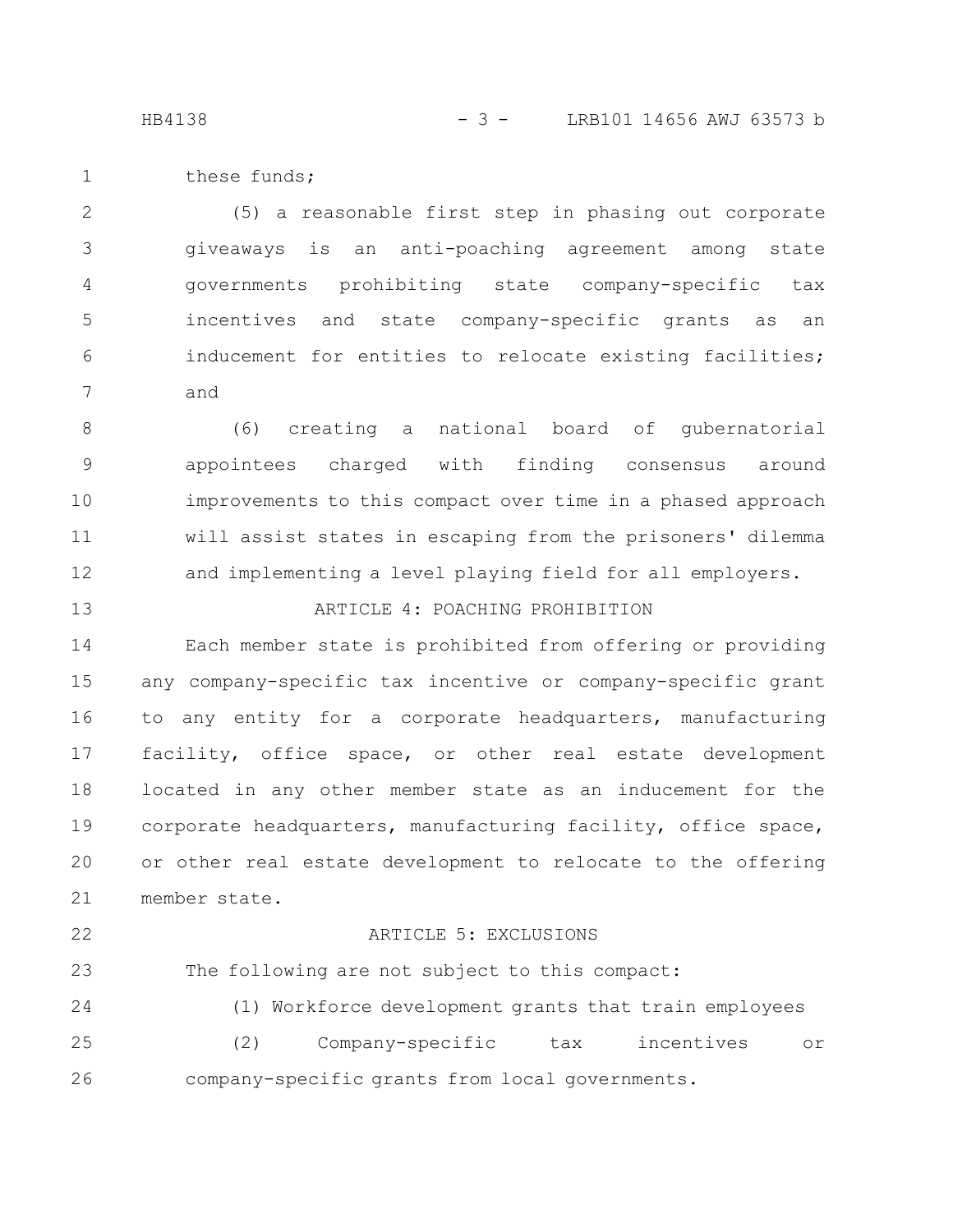HB4138 - 4 - LRB101 14656 AWJ 63573 b

(3) State company-specific tax incentives or state company-specific grants to entities with corporate headquarters, office space, manufacturing facilities, or real estate developments already located within its own state with the goal to keep within the member state or expand within the member state the in-state facility or development. 1 2 3 4 5 6 7

ARTICLE 6: WITHDRAWAL

Any member state may withdraw from this compact with 6-months' written notice to the chief executive officer of every other member state to the compact. 9 10 11

12

8

### ARTICLE 7: ENFORCEMENT

The attorney general of each member state shall enforce this compact. 13 14

A taxpaying resident of any member state has standing in the courts of any member state to require the attorney general of that member state to enforce this compact. 15 16 17

18

#### ARTICLE 8: BOARD

The Phase Out Corporate Giveaways Board is established upon the second member state entering into this compact. Each chief executive officer of each member state shall appoint one member to the Board. The Board shall accept appointees from non-member states that wish to appoint a member of the Board. The purpose of the Board is to publish suggested revisions to this compact in December of every year to continue to phase out those forms of corporate giveaways that the Board finds reasonable to 19 20 21 22 23 24 25 26